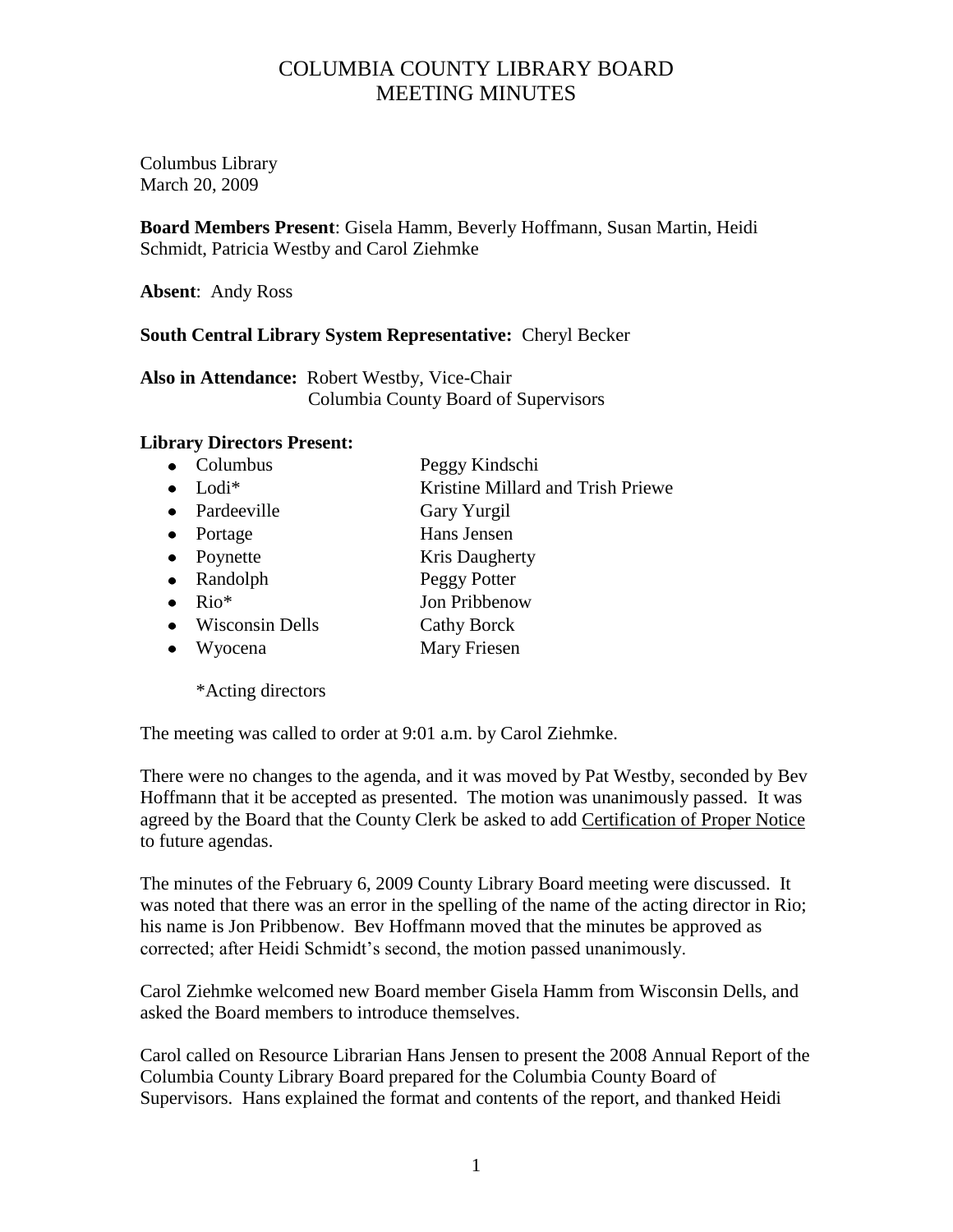Schmidt for actually preparing the report. Members of the Board made several minor suggestions for format revisions, and the report, as revised, was unanimously approved by the Board after a motion and second by Pat Westby and Bev Hoffmann.

Hans presented the Resource Library Report, and explained that this would be his last County Library Board meeting since he is retiring on May 1, 2009. He assured the Board that he would file all of the appropriate information for the County and the Portage Library necessary for preparation of the 2010 budget. Hans explained that the process to replace him as the Director of the Portage Library was underway, and that applications were due by March 31. Many applications have already been received, and are coming form as far away as California. Bev Hoffmann will represent the County Library Board on the selection committee. It was asked if the Portage Library Director automatically became the County Resource Library Director. Since Hans is the only Resource Librarian the County has had, that question was not really answered. However, it was agreed that the County could probably name any library within the County as the Resource Library, and its Director would then become the Resource Librarian.

Cheryl Becker, representing the South Central Library System, reported on a number of items:

- She distributed a chart showing the minimum county funding by library for 2010;
- The proposed new State budget shows a small increased in funding for libraries;
- The SCLS may relocate since its current lease expires at year-end; an announcement will be made in May;
- She distributed the revised calculations which determine the number of appointees that the County Board may make to local library boards (based on funding); Pardeeville decreased from 4 to 3; Cambria increased from 1 to 2, and Rio increased from 2 to 3.
- She reported on the Legislative Day in February;
- She urged the librarians and Board members to attend the WLA conference;
- She announced that the System Celebration will be held on September 24.

Carol Ziehmke explained that each Board member is expected to attend at least one local library board meeting at a library of his or her choice. She asked that each Board member select a library to visit in 2009. The choices are as follows:

- Cambria: Gisela Hamm
- Columbus: Heidi Schmidt
- Lodi: Pat Westby
- Pardeeville: Sue Martin
- Portage: Pat Westby
- Poynette: Bev Hoffmann
- Randolph: Carol Ziehmke
- Rio: Bev Hoffmann
- Wisconsin Dells: Carol Ziehmke
- Wyocena: Andy Ross

At the conclusion of the County Library Board's portion of this combined meeting with the county librarians, President Ziehmke thanked Hans Jensen for his hard work, commitment to the mission of the libraries in the County, and presented him with a token